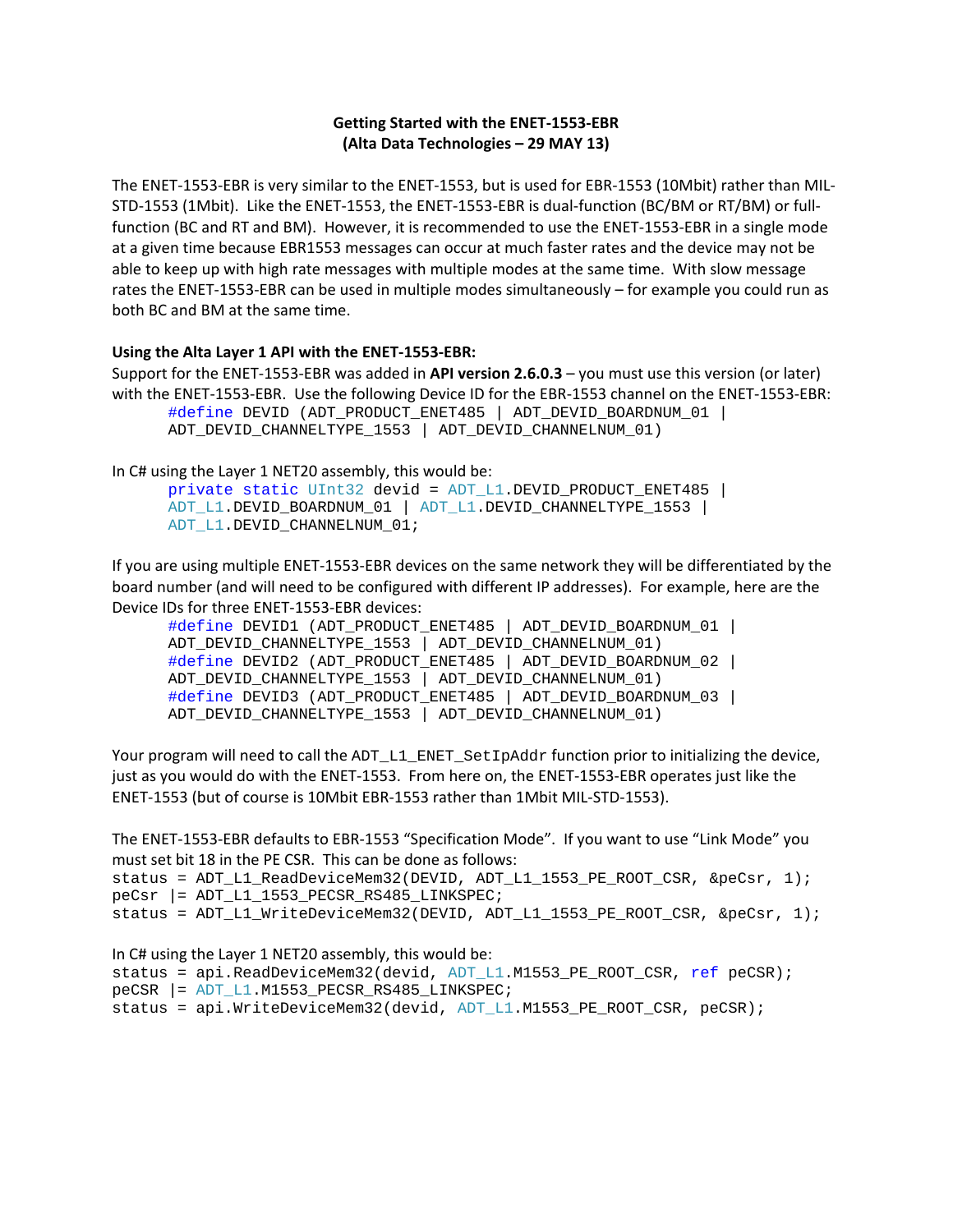### **Configuring the ENET‐1553‐EBR IP Address**

Both the ENET‐1553‐EBR and the ENET‐1553 are shipped with the factory default IP address of 192.168.0.128. If you are using a single device you can just use this default IP Address. However, if you are using multiple devices on the same network you must give each device a unique IP address. The C example program **ADT\_L1\_1553\_eNet\_Set\_IP.c** can be used to change the IP address for both ENET‐ 1553‐EBR and ENET‐1553. This program is found under "ENET Examples" in the "M1553 Examples" folder. You can use the AltaView software (version 2.6.0.5 or later) to change the IP address (ENET Config tool on the Global tab).

### **Updating Firmware on the ENET‐1553‐EBR**

The ENET-1553-EBR can update firmware through the AltaView software (version 2.6.0.5 or later) – Program FLASH tool on the Global tab. The example program **ADT\_L1\_1553\_ex\_progflash.c** can also be used to program a new firmware load onto the device. This program is found in the "M1553 Examples" folder.

### **Modes of EBR1553 Operation:**

### Spec Mode

Bus Controller (BC) ‐ The BC transmits all commands to all RT lines simultaneously unless a particular RT line is shutdown through the RT Inhibit Register. The BC listens to all RT lines for response information. In spec mode all commands and status words transmitted on the RT lines have the appropriate RT address.

Remote Terminal (RT) – In single mode operation, RT Line 0 should be used. In multiple RT operation, the RT listens to all RT lines and responds simultaneously on all lines. This allows the BC to get the correct response regardless of how the RT lines are connected between the BC and RT units.

Composite Bus Monitor (cBM) – The cBM outputs all traffic seen by the BC. The command and status words will have the appropriate RT address.

#### Link Mode

Bus Controller (BC) ‐ For non‐broadcast commands the BC sends the command on the selected RT Line. The RT line is selected by the RT address in the command word. The RT address in the command word will be set to zero by hardware prior to being sent on the RT line. Note that the RT address in the status word will always be set to zero in the BC data buffer and will not match the RT address in the command word, except for RT0. For broadcast commands the RT address will remain RT31 and does not get set to zero by the hardware. Also for broadcast commands, the command is sent out on all RT lines.

Remote Terminal (RT) – In single mode operation, RT Line 0 should be used. In link mode the RT hardware determines which line the command came in on and changes the RT address in the command word to match the RT line number prior to storing the command word in the buffer. This is done so the firmware can track the appropriate RT address when operating in multiple RT mode. For non‐broadcast commands the RT responds on all RT lines simultaneously with an RT address of zero.